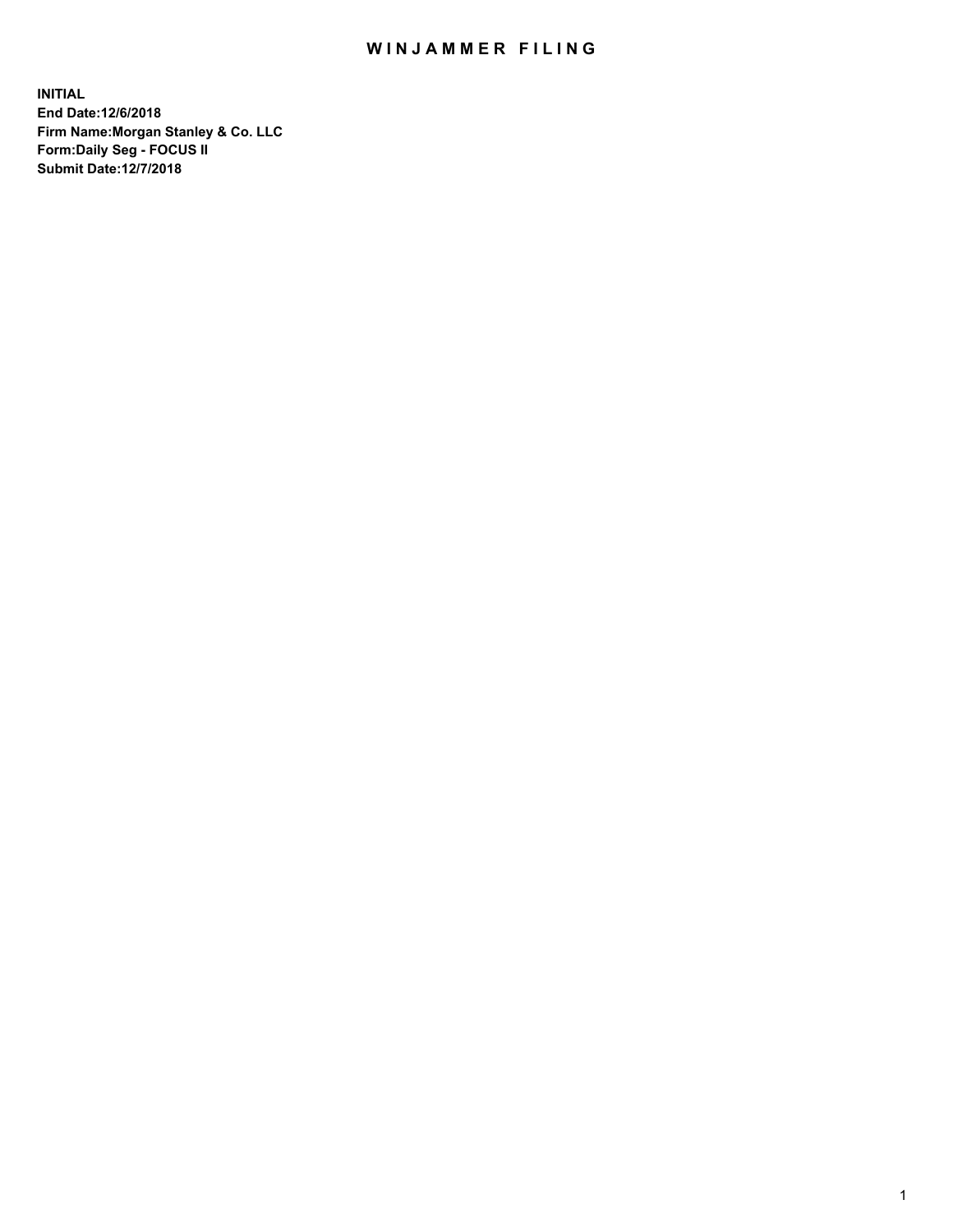**INITIAL End Date:12/6/2018 Firm Name:Morgan Stanley & Co. LLC Form:Daily Seg - FOCUS II Submit Date:12/7/2018 Daily Segregation - Cover Page**

| Name of Company                                                                                                                                                                                                                                                                                                                | Morgan Stanley & Co. LLC                               |
|--------------------------------------------------------------------------------------------------------------------------------------------------------------------------------------------------------------------------------------------------------------------------------------------------------------------------------|--------------------------------------------------------|
| <b>Contact Name</b>                                                                                                                                                                                                                                                                                                            | <b>Ikram Shah</b>                                      |
| <b>Contact Phone Number</b>                                                                                                                                                                                                                                                                                                    | 212-276-0963                                           |
| <b>Contact Email Address</b>                                                                                                                                                                                                                                                                                                   | Ikram.shah@morganstanley.com                           |
| FCM's Customer Segregated Funds Residual Interest Target (choose one):<br>a. Minimum dollar amount: ; or<br>b. Minimum percentage of customer segregated funds required:% ; or<br>c. Dollar amount range between: and; or<br>d. Percentage range of customer segregated funds required between:% and%.                         | 280,000,000<br><u>0</u><br><u>00</u><br>0 <sub>0</sub> |
| FCM's Customer Secured Amount Funds Residual Interest Target (choose one):<br>a. Minimum dollar amount: ; or<br>b. Minimum percentage of customer secured funds required:% ; or<br>c. Dollar amount range between: and; or<br>d. Percentage range of customer secured funds required between:% and%.                           | 140,000,000<br><u>0</u><br><u>00</u><br>00             |
| FCM's Cleared Swaps Customer Collateral Residual Interest Target (choose one):<br>a. Minimum dollar amount: ; or<br>b. Minimum percentage of cleared swaps customer collateral required:% ; or<br>c. Dollar amount range between: and; or<br>d. Percentage range of cleared swaps customer collateral required between:% and%. | 92,000,000<br><u>0</u><br><u>00</u><br>00              |

Attach supporting documents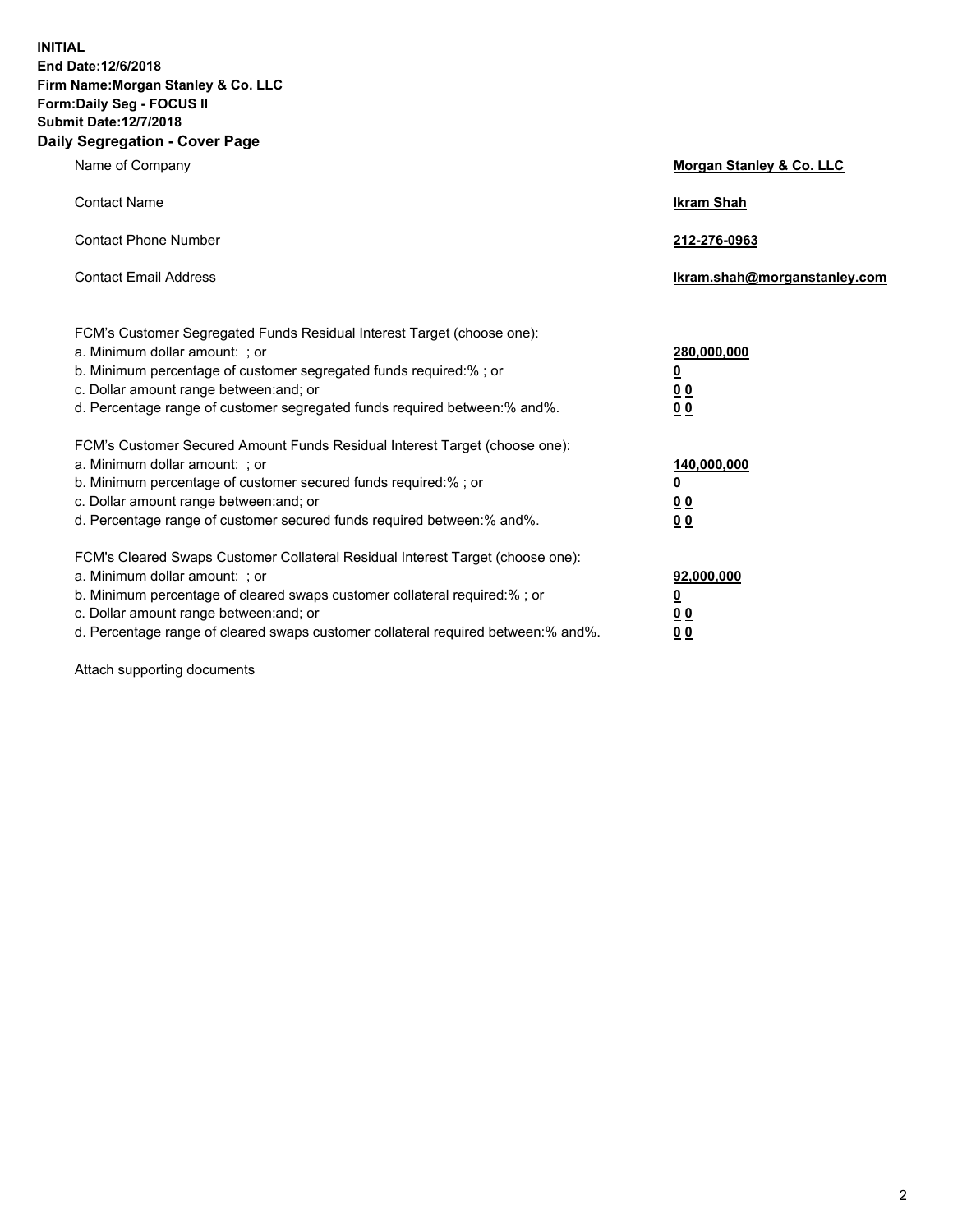## **INITIAL End Date:12/6/2018 Firm Name:Morgan Stanley & Co. LLC Form:Daily Seg - FOCUS II Submit Date:12/7/2018 Daily Segregation - Secured Amounts**

Foreign Futures and Foreign Options Secured Amounts Amount required to be set aside pursuant to law, rule or regulation of a foreign government or a rule of a self-regulatory organization authorized thereunder

- 1. Net ledger balance Foreign Futures and Foreign Option Trading All Customers A. Cash **4,046,163,629** [7315]
	- B. Securities (at market) **1,952,307,227** [7317]
- 2. Net unrealized profit (loss) in open futures contracts traded on a foreign board of trade **-1,127,115,601** [7325]
- 3. Exchange traded options
	- a. Market value of open option contracts purchased on a foreign board of trade **7,019,500** [7335]
	- b. Market value of open contracts granted (sold) on a foreign board of trade **-7,135,075** [7337]
- 4. Net equity (deficit) (add lines 1. 2. and 3.) **4,871,239,680** [7345]
- 5. Account liquidating to a deficit and account with a debit balances gross amount **448,068,394** [7351] Less: amount offset by customer owned securities **-440,819,187** [7352] **7,249,207**
- 6. Amount required to be set aside as the secured amount Net Liquidating Equity Method (add lines 4 and 5)
- 7. Greater of amount required to be set aside pursuant to foreign jurisdiction (above) or line 6.

## FUNDS DEPOSITED IN SEPARATE REGULATION 30.7 ACCOUNTS

- 1. Cash in banks
	- A. Banks located in the United States **462,003,464** [7500]
	- B. Other banks qualified under Regulation 30.7 **875,466,918** [7520] **1,337,470,382**
- 2. Securities
	- A. In safekeeping with banks located in the United States **69,864,921** [7540]
	- B. In safekeeping with other banks qualified under Regulation 30.7 **0** [7560] **69,864,921** [7570]
- 3. Equities with registered futures commission merchants
	-
	- B. Securities **0** [7590]
	- C. Unrealized gain (loss) on open futures contracts **89,387** [7600]
	- D. Value of long option contracts **0** [7610]
- E. Value of short option contracts **0** [7615] **6,943,085** [7620]
- 4. Amounts held by clearing organizations of foreign boards of trade
	- A. Cash **0** [7640]
	- B. Securities **0** [7650]
	- C. Amount due to (from) clearing organization daily variation **0** [7660]
	- D. Value of long option contracts **0** [7670]
	- E. Value of short option contracts **0** [7675] **0** [7680]
- 5. Amounts held by members of foreign boards of trade
	-
	-
	- C. Unrealized gain (loss) on open futures contracts **-1,127,204,989** [7720]
	- D. Value of long option contracts **7,019,500** [7730]
	- E. Value of short option contracts **-7,135,075** [7735] **3,650,377,844**
- 6. Amounts with other depositories designated by a foreign board of trade **0** [7760]
- 7. Segregated funds on hand **0** [7765]
- 8. Total funds in separate section 30.7 accounts **5,064,656,232** [7770]
- 9. Excess (deficiency) Set Aside for Secured Amount (subtract line 7 Secured Statement Page 1 from Line 8)
- 10. Management Target Amount for Excess funds in separate section 30.7 accounts **140,000,000** [7780]
- 11. Excess (deficiency) funds in separate 30.7 accounts over (under) Management Target **46,167,345** [7785]

**0** [7305]

[7354] **4,878,488,887** [7355]

**4,878,488,887** [7360]

[7530]

A. Cash **6,853,698** [7580]

 A. Cash **2,895,256,102** [7700] B. Securities **1,882,442,306** [7710] [7740] **186,167,345** [7380]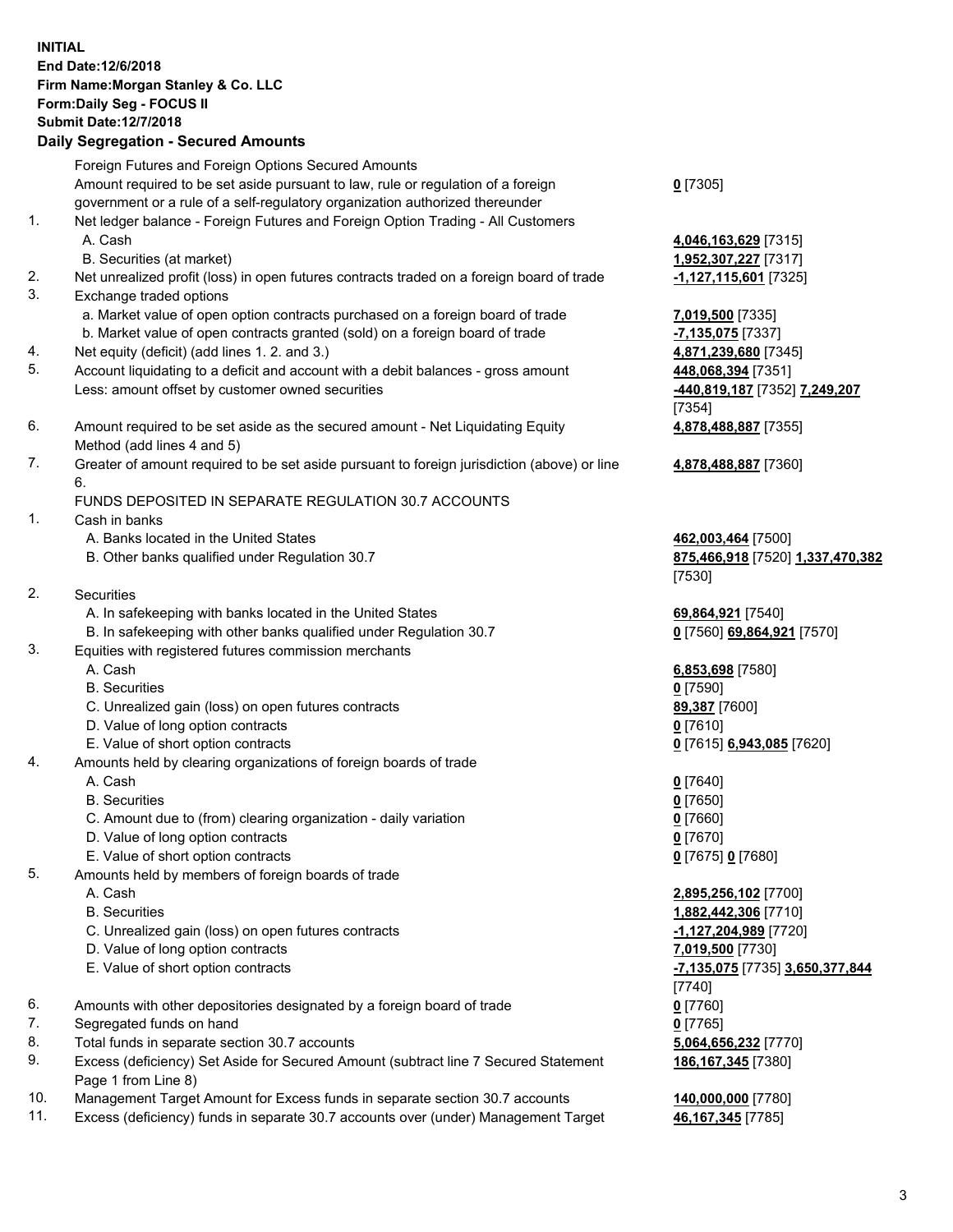**INITIAL End Date:12/6/2018 Firm Name:Morgan Stanley & Co. LLC Form:Daily Seg - FOCUS II Submit Date:12/7/2018 Daily Segregation - Segregation Statement** SEGREGATION REQUIREMENTS(Section 4d(2) of the CEAct) 1. Net ledger balance A. Cash **12,141,605,975** [7010] B. Securities (at market) **6,384,620,851** [7020] 2. Net unrealized profit (loss) in open futures contracts traded on a contract market **-1,073,088,079** [7030] 3. Exchange traded options A. Add market value of open option contracts purchased on a contract market **348,809,689** [7032] B. Deduct market value of open option contracts granted (sold) on a contract market **-476,507,033** [7033] 4. Net equity (deficit) (add lines 1, 2 and 3) **17,325,441,403** [7040] 5. Accounts liquidating to a deficit and accounts with debit balances - gross amount **519,470,643** [7045] Less: amount offset by customer securities **-512,763,062** [7047] **6,707,581** [7050] 6. Amount required to be segregated (add lines 4 and 5) **17,332,148,984** [7060] FUNDS IN SEGREGATED ACCOUNTS 7. Deposited in segregated funds bank accounts A. Cash **4,083,845,730** [7070] B. Securities representing investments of customers' funds (at market) **0** [7080] C. Securities held for particular customers or option customers in lieu of cash (at market) **707,113,920** [7090] 8. Margins on deposit with derivatives clearing organizations of contract markets A. Cash **7,009,891,490** [7100] B. Securities representing investments of customers' funds (at market) **0** [7110] C. Securities held for particular customers or option customers in lieu of cash (at market) **5,677,506,931** [7120] 9. Net settlement from (to) derivatives clearing organizations of contract markets **310,275,392** [7130] 10. Exchange traded options A. Value of open long option contracts **348,809,689** [7132] B. Value of open short option contracts **-476,507,033** [7133] 11. Net equities with other FCMs A. Net liquidating equity **7,051,712** [7140] B. Securities representing investments of customers' funds (at market) **0** [7160] C. Securities held for particular customers or option customers in lieu of cash (at market) **0** [7170] 12. Segregated funds on hand **0** [7150] 13. Total amount in segregation (add lines 7 through 12) **17,667,987,831** [7180] 14. Excess (deficiency) funds in segregation (subtract line 6 from line 13) **335,838,847** [7190]

- 15. Management Target Amount for Excess funds in segregation **280,000,000** [7194]
- 16. Excess (deficiency) funds in segregation over (under) Management Target Amount Excess

**55,838,847** [7198]